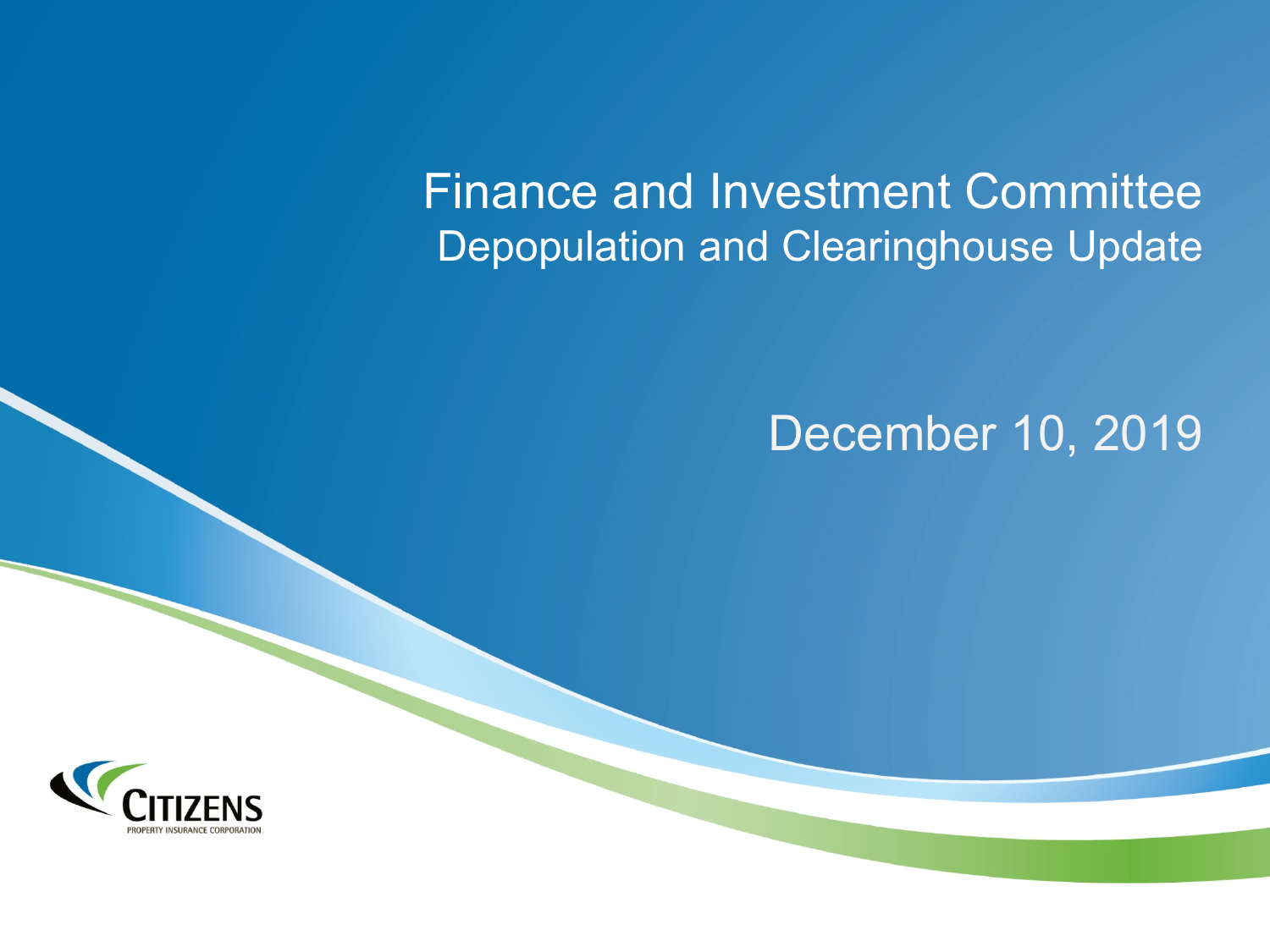# Depopulation Update

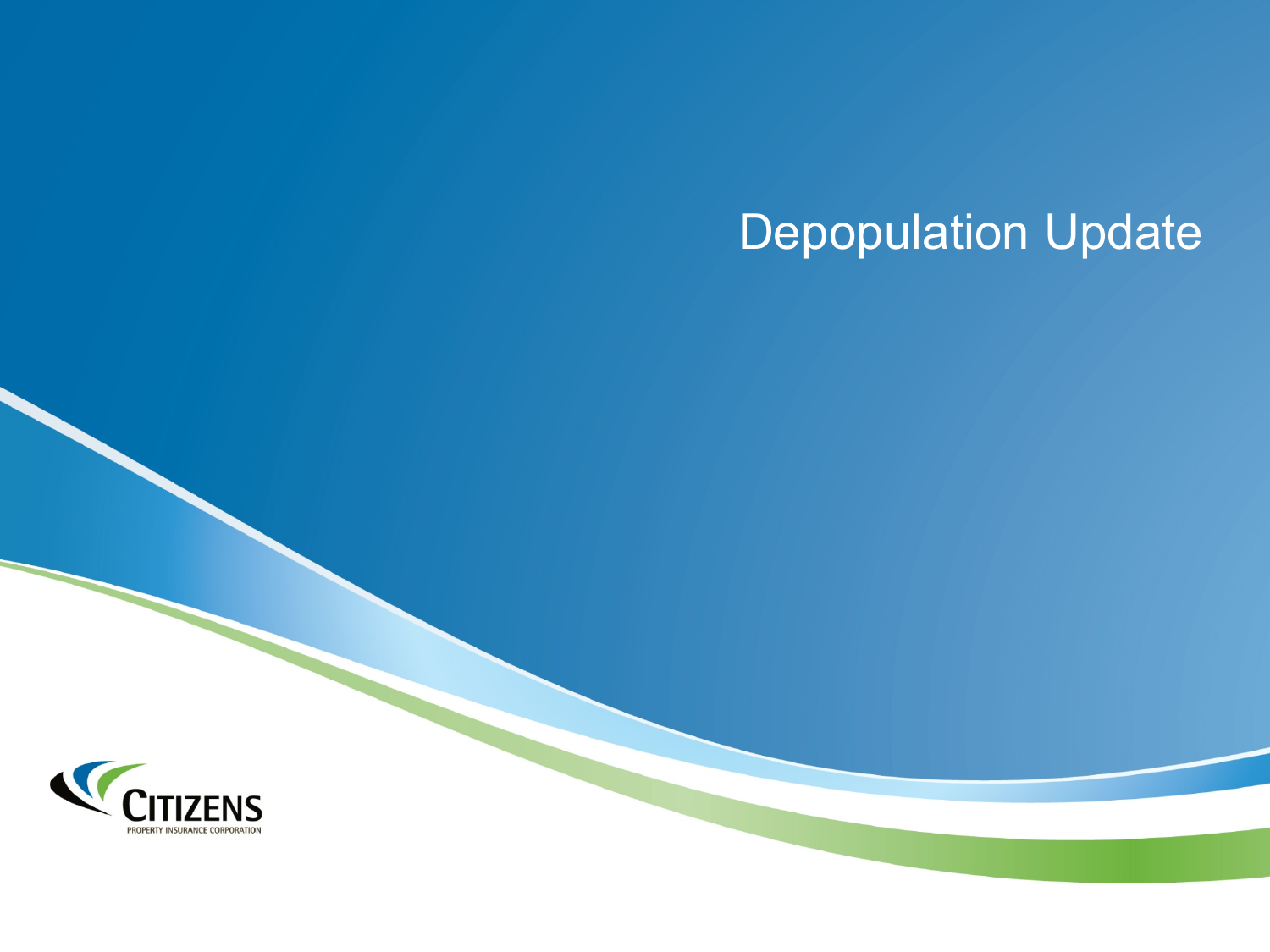

## **2019 Personal Lines**

#### **Personal Lines**

| <b>Month</b>  | OIR Approved $1$ | Requested by Insurers <sup>2</sup> | <b>Policyholder Choice Letters</b><br>Mailed <sup>3</sup> | Assumed <sup>4</sup> | <b>Assumption Rate<sup>5</sup></b> |
|---------------|------------------|------------------------------------|-----------------------------------------------------------|----------------------|------------------------------------|
| $19$ -Feb     | 37,500           | 13,674                             | 13,550                                                    | 3,263                | 24%                                |
| 19-Apr        | 15,000           | $\mathbf{0}$                       | $\bf{0}$                                                  | 0                    | 0%                                 |
| $19$ -Jun     | 15,000           | 800                                | 800                                                       | 277                  | 35%                                |
| 19-Aug        | 22,500           | 19,612                             | 19,612                                                    | 3,411                | 17%                                |
| 19-Oct        | 35,000           | 8,089                              | 8,089                                                     | 2,701                | 33%                                |
| $19$ -Dec     | 19,577           | 766                                | 766                                                       |                      |                                    |
| <b>Totals</b> | 144,577          | 42,941                             | 42,817                                                    | 9,652                |                                    |

<sup>1</sup>OIR approval is maximum number of policies permitted to be assumed by insurers. <sup>2</sup>Sum of all policies requested by insurers, including duplicate offers from multiple carriers. <sup>3</sup> Total letters mailed, one (1) per policy. Multiple offers may be contained in a single mailing. <sup>4</sup>Policies assumed by insurers on Assumption Date. <sup>5</sup>Quotient of 'Assumed' divided by 'Policyholder Choice Letters Mailed'.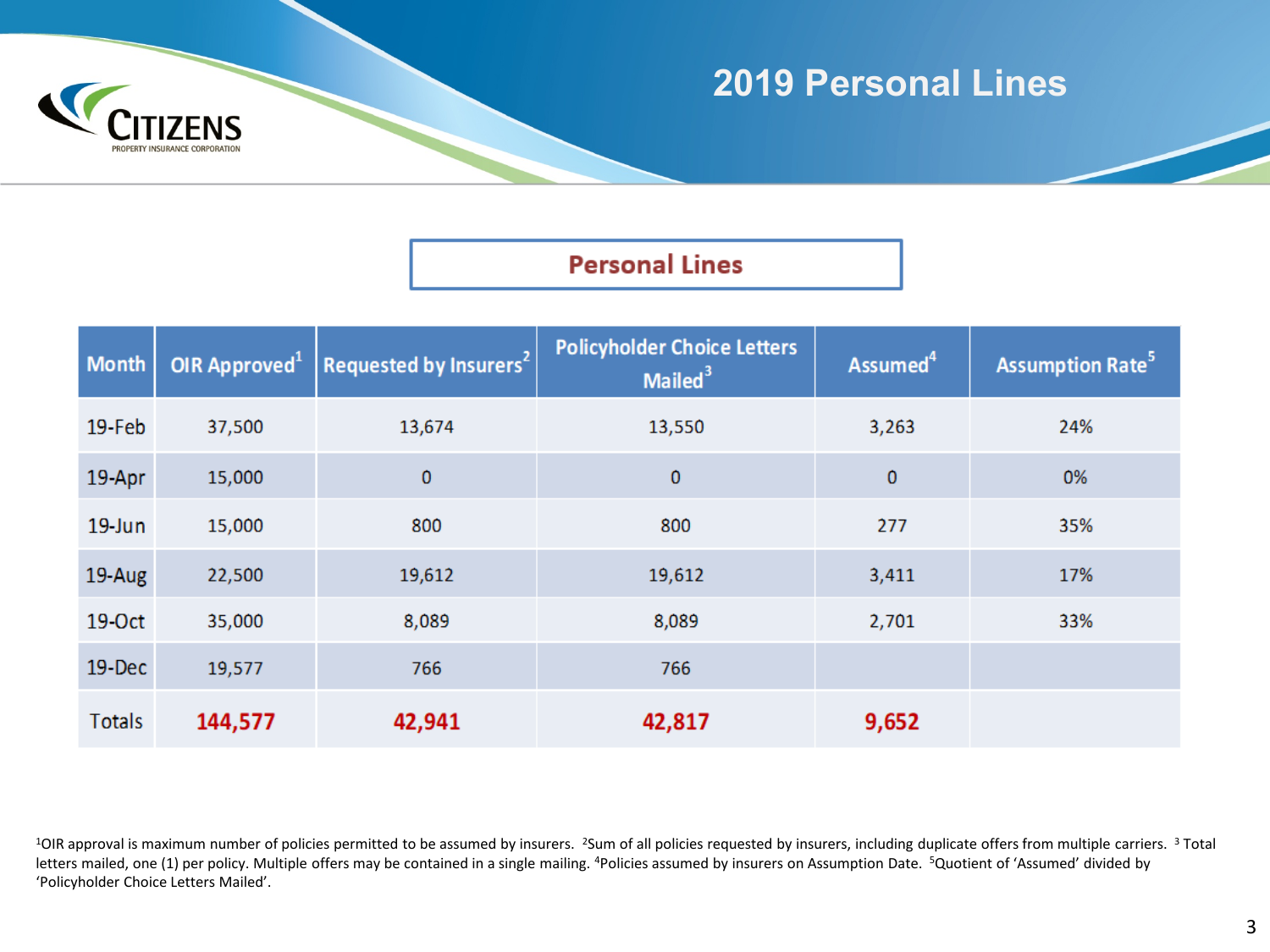

## **2019 Commercial Lines**

### **Commercial Lines**

| <b>Month</b>  | OIR Approved $1$ | Requested by Insurers <sup>2</sup> | <b>Assumption Offers Made<sup>3</sup></b> | Assumed <sup>4</sup> | <b>Assumption Rate<sup>5</sup></b> |
|---------------|------------------|------------------------------------|-------------------------------------------|----------------------|------------------------------------|
| 19-Jan        | 525              | 239                                | 142                                       | 124                  | 87%                                |
| 19-Mar        | $\mathbf{0}$     | $\mathbf{0}$                       | $\bf{0}$                                  | $\bf{0}$             | 0%                                 |
| 19-May        | $\overline{0}$   | $\mathbf{0}$                       | $\bf{0}$                                  | $\bf{0}$             | 0%                                 |
| $19$ -Jul     | $\bf{0}$         | $\mathbf{0}$                       | $\bf{0}$                                  | $\bf{0}$             | 0%                                 |
| $19-$ Sep     | $\pmb{0}$        | $\mathbf{0}$                       | $\bf{0}$                                  | $\mathbf{0}$         | 0%                                 |
| 19-Nov        | $\bf{0}$         | $\mathbf{0}$                       | 0                                         | $\bf{0}$             | 0%                                 |
| <b>Totals</b> | 525              | 239                                | 142                                       | 124                  | 87%                                |

<sup>1</sup>OIR approval is maximum number of policies permitted to be assumed by insurers. <sup>2</sup>Sum of all policies requested by insurers, including duplicate offers from multiple carriers. 3Total of all Offer/Opt-out Letters mailed to Policyholders. 4Policies assumed by insurers on Assumption Date. 5Quotient of 'Assumed' divided by 'Assumption Offers Made'.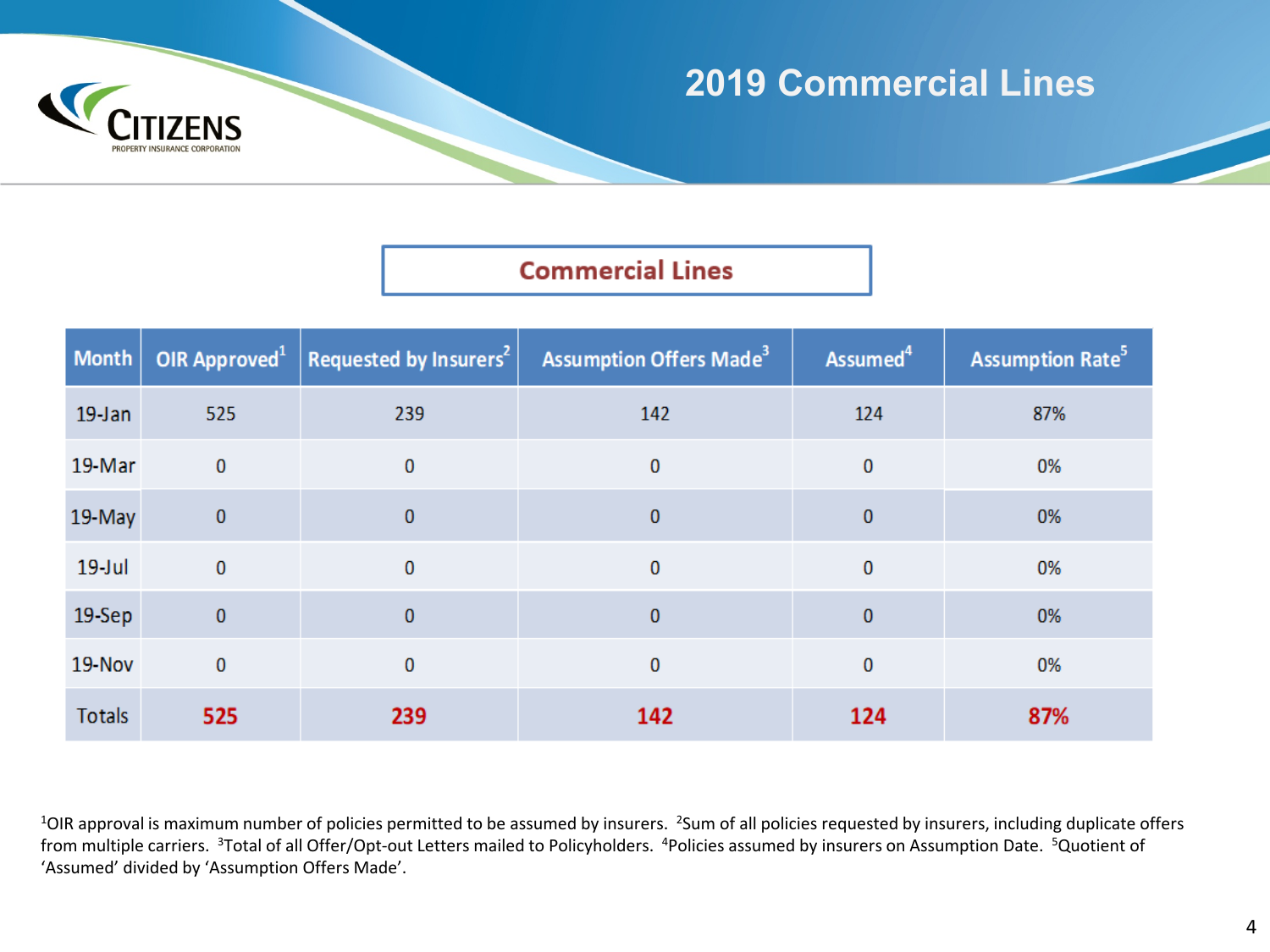# Clearinghouse Update

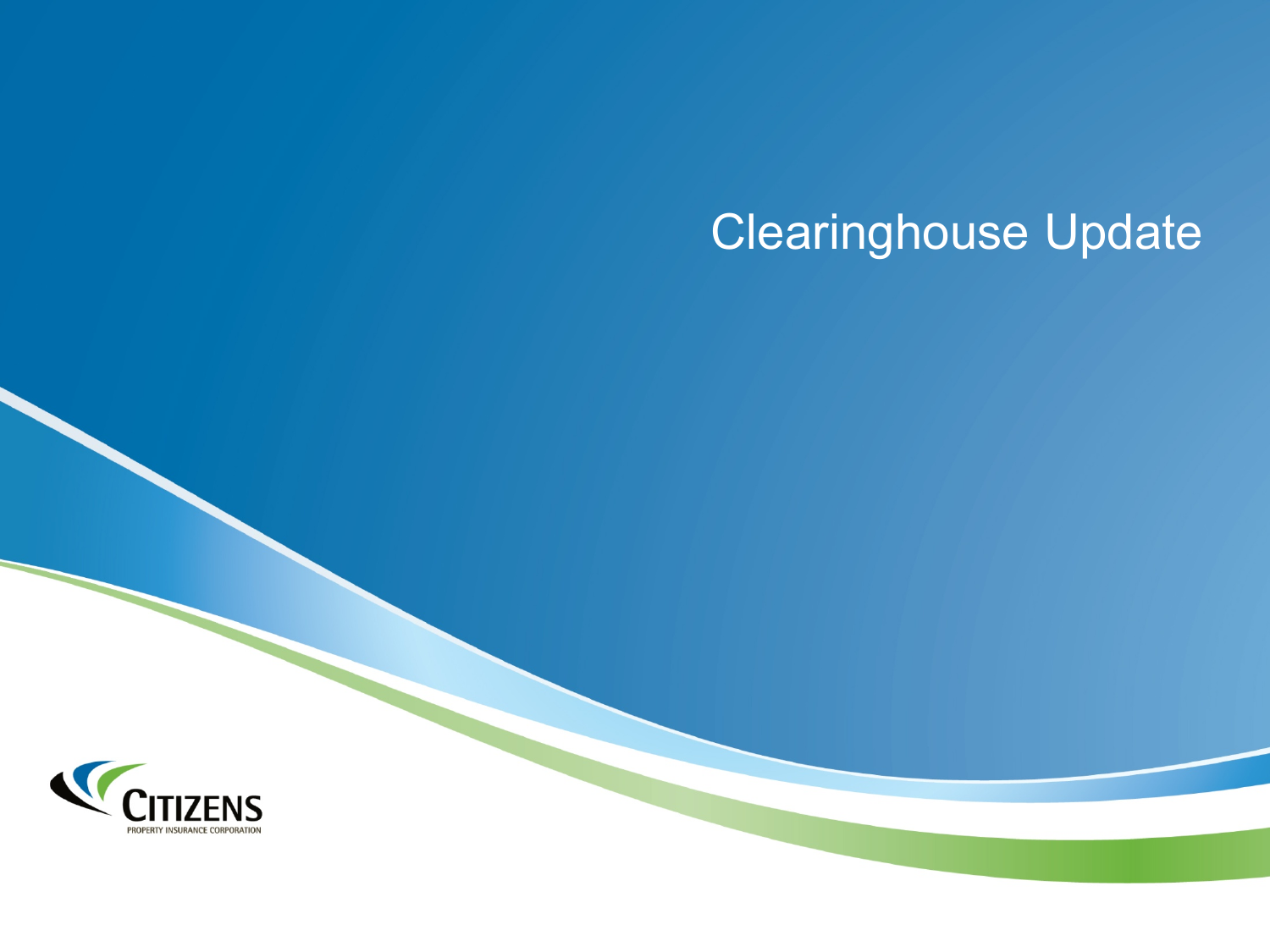# **New Business Update**



**Number of risks averted (all lines) :**

- $2015 10,970$
- $2016 20,710$
- $2017 13,262$
- $2018 20,700$
- 2019  $-$  18,570 (through Oct)

### **Amount of Coverage A averted:**

- $2015 $3.1B$
- $2016 $5.3B$
- $2017 $3.3B$
- $2018 $5.2B$
- 2019 \$5.3B (through Oct)

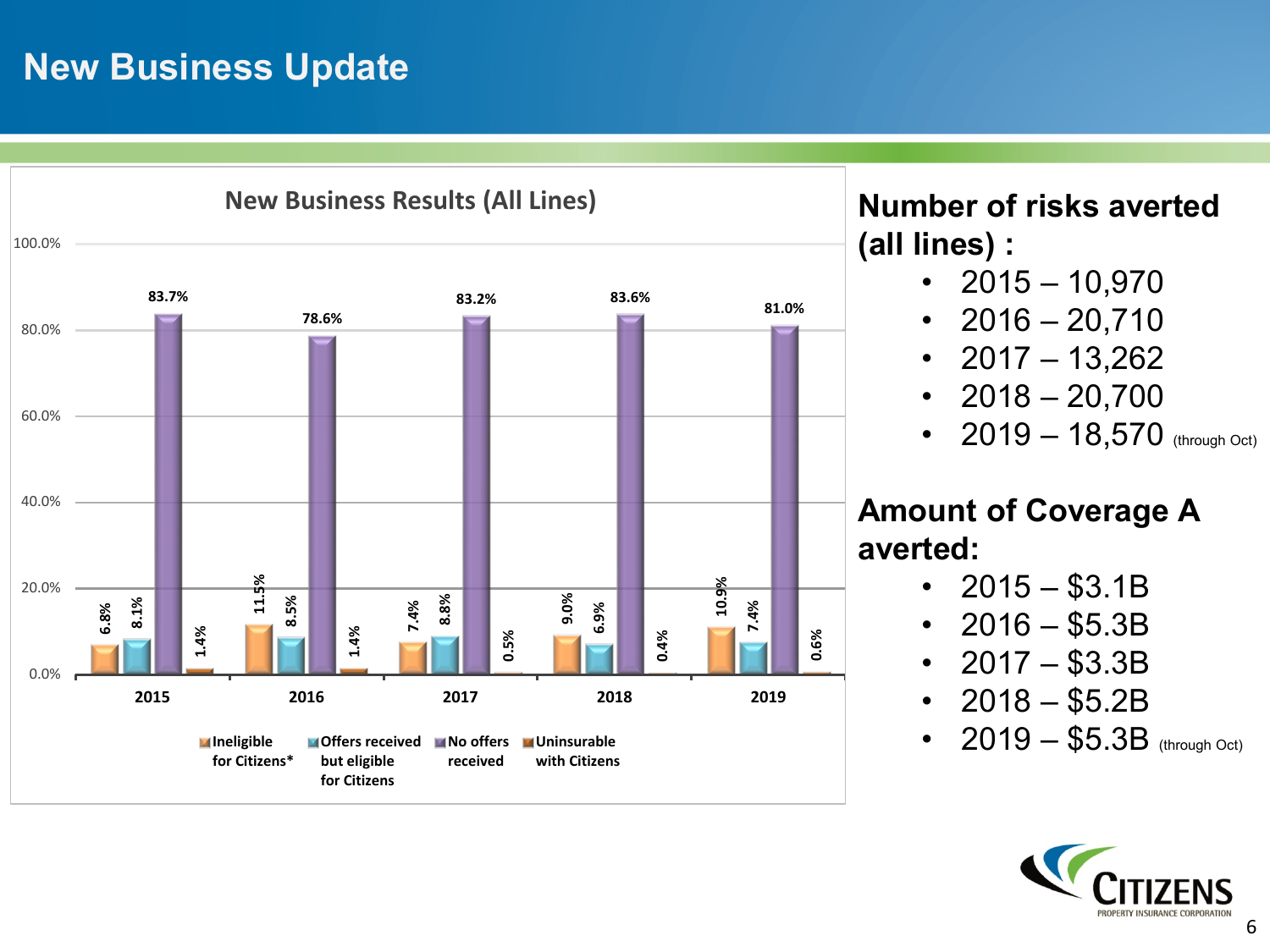## **Renewal Update**



**Risk Removed (All Lines)**

Amount of Coverage A removed:

- $2015 $637M$
- $2016 $529M$
- $2017 $305.6M$
- $2018 $651.3M$
- $2019 $200M$  (through Oct)
- 14,743 policies have been non-renewed by Citizens as a result of offers made at renewal through the Clearinghouse.



\*Ineligible means a comparable offer of coverage was received through the Clearinghouse that had a premium that was equal to or less than the Citizens renewal premium.